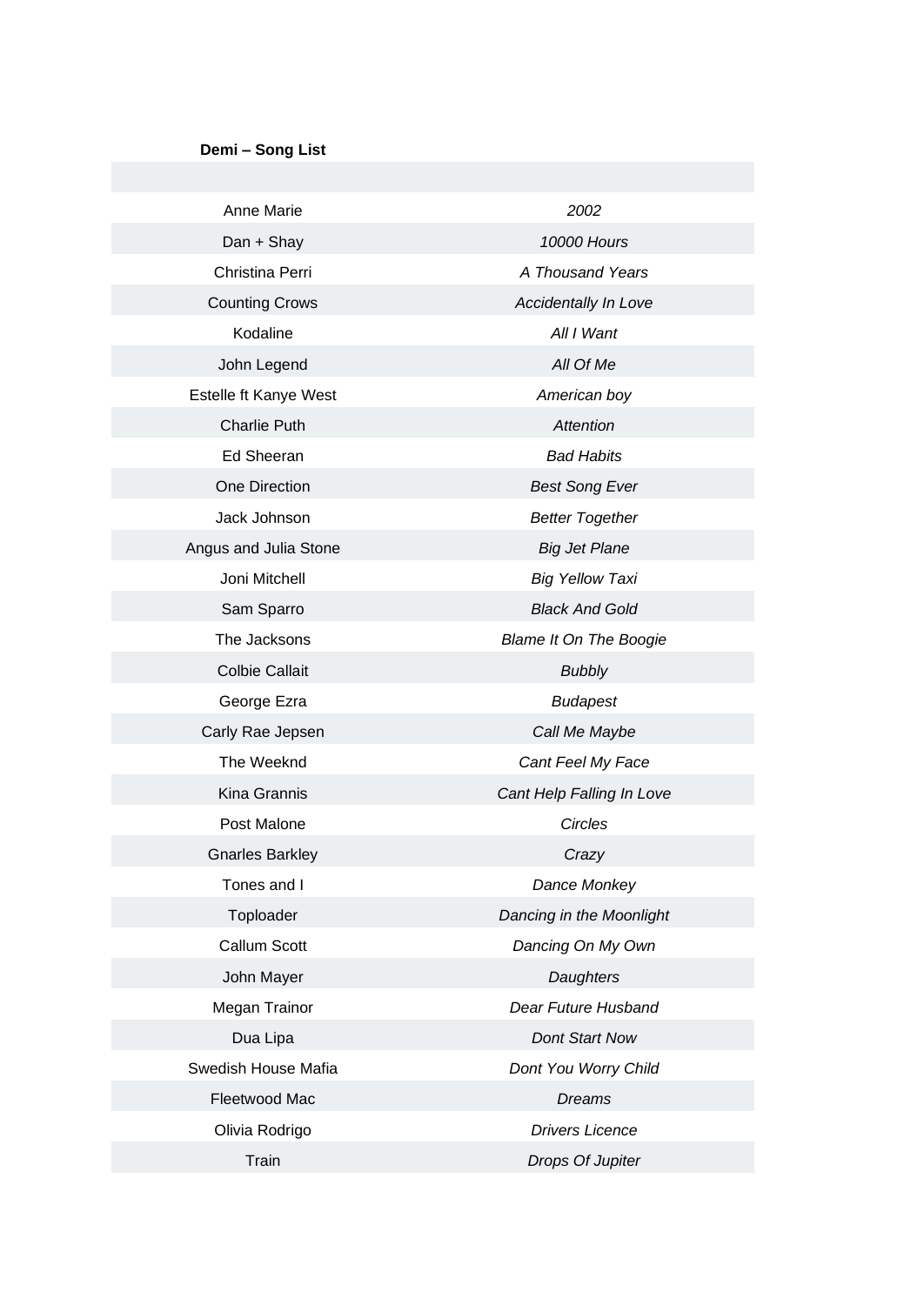| <b>Ed Sheeran</b>                    | Drunk                                    |
|--------------------------------------|------------------------------------------|
| Michael Buble                        | Everything                               |
| Ed Sheeran + Taylor Swift            | <b>Everything Has Changed</b>            |
| <b>Tracy Chapman</b>                 | Fast Car                                 |
| Vance Joy                            | Fire And The Flood                       |
| Rihanna, Kanye West                  | <b>Four Five Seconds</b>                 |
| Andy Grammar                         | Fresh Eyes                               |
| Daft Punk                            | Get Lucky                                |
| Cyndi Lauper                         | Girls Just Wanna Have Fun                |
| Florida Georgia Line                 | God Your Mama And Me                     |
| Beyonce                              | Halo                                     |
| Camila Cabello                       | Havana                                   |
| Conan Gray                           | Heather                                  |
| The Lumineers                        | Hey Ho                                   |
| Train                                | <b>Hey Soul Sister</b>                   |
| Plain White T's                      | <b>Hey There Delilah</b>                 |
| Outkast                              | Hey Ya                                   |
| Justin Bieber                        | Holy                                     |
| Edward Sharpe and the Magnetic Zeros | Home                                     |
| Adele                                | <b>Hometown Glory</b>                    |
| Ed Sheeran                           | I Dont Care                              |
| <b>Whitney Houston</b>               | I Wanna Dance With Somebody Who Loves Me |
| Mumford and Sons                     | I Will Wait                              |
| The Monkees                          | Im A Believer                            |
| Jason Mraz                           | Im Yours                                 |
| Goo Goo Dolls                        | Iris                                     |
| Julia Michaels                       | <b>Issues</b>                            |
| Dolly Parton                         | Jolene                                   |
| <b>Bruno Mars</b>                    | Just The Way You Are                     |
| <b>MGMT</b>                          | <b>Kids</b>                              |
| Sixpence None The Richer             | Kiss Me                                  |
| Fleetwood Mac                        | Landslide                                |
| Paolo Nutuni                         | Last Request                             |
| Passenger                            | Let Her Go                               |
| Of Monsters And Men                  | <b>Little Talks</b>                      |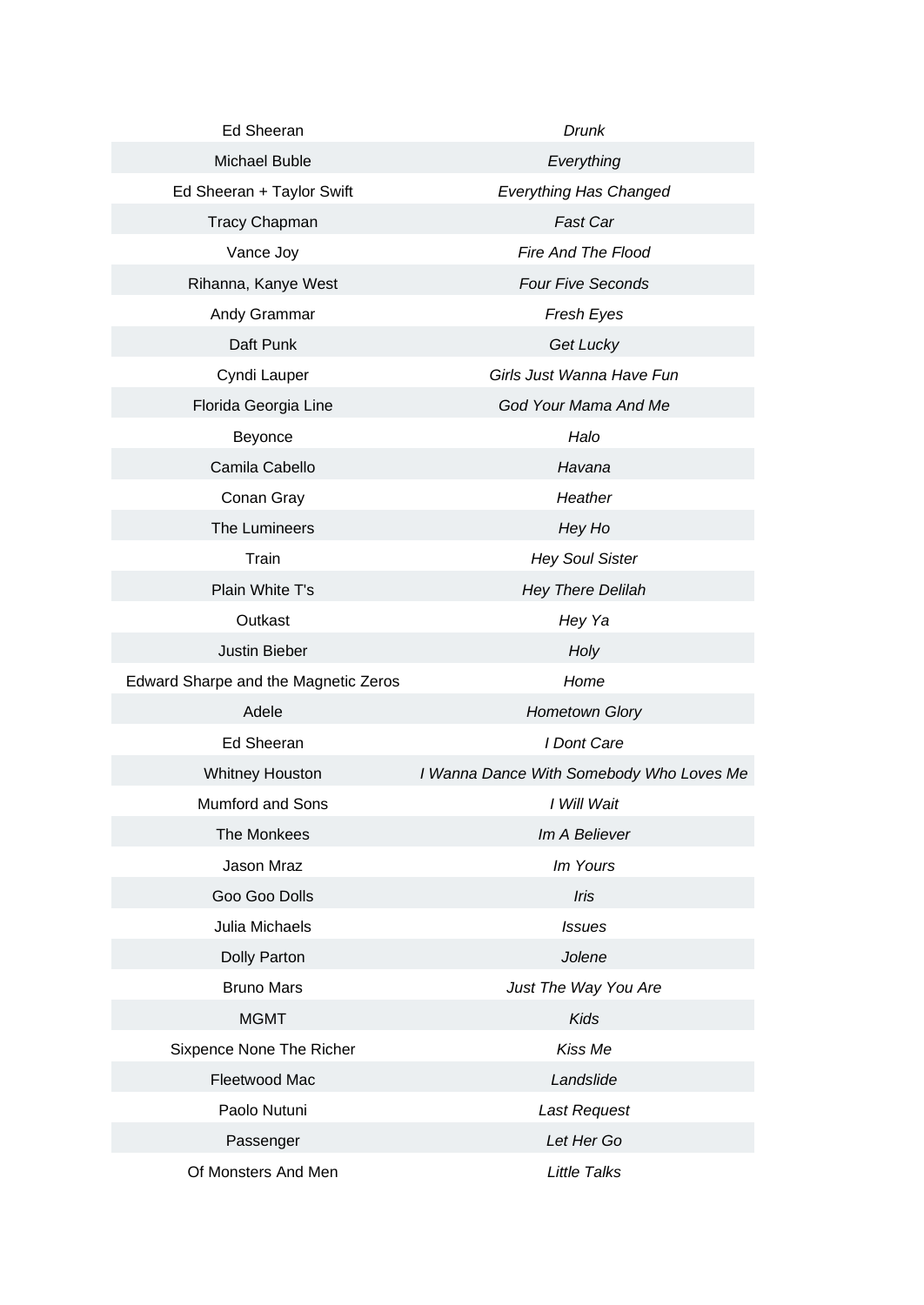| The Black Keys           | Lonely Boy               |
|--------------------------|--------------------------|
| Nat King Cole            | LOVE                     |
| <b>Taylor Swift</b>      | Love Story               |
| Justin Bieber            | Love Yourself            |
| <b>Taylor Swift</b>      | Lover                    |
| Coldplay                 | Magic                    |
| Train                    | Marry Me                 |
| Duffy                    | Mercy                    |
| Vance Joy                | Mess Is Mine             |
| Maroon 5                 | Moves Like Jagger        |
| The Killers              | Mr Brightside            |
| The Kooks                | Naive                    |
| Calvin Harris + Dua Lipa | One Kiss                 |
| <b>Ben Howard</b>        | Only Love                |
| <b>Ed Sheeran</b>        | Perfect                  |
| <b>Bastille</b>          | Pompeii                  |
| Jessie J                 | Price Tag                |
| Ike And Tina Turner      | <b>Proud Mary</b>        |
| <b>Foster The People</b> | <b>Pumped Up Kicks</b>   |
| Vance Joy                | Riptide                  |
| Lorde                    | Royals                   |
| Missy Higgins            | Scar                     |
| Holly Humberstone        | Scarlett                 |
| Kings Of Leon            | Sex On Fire              |
| <b>Taylor Swift</b>      | Shake It Off             |
| George Ezra              | Shotgun                  |
| Stevie Wonder            | Signed, Sealed Delivered |
| Bon iver                 | <b>Skinny Love</b>       |
| Adele                    | Someone like You         |
| Justin Bieber            | Sorry                    |
| Bryan Adams              | Summer of 69             |
| Marron 5                 | <b>Sunday Morning</b>    |
| Lynyrd Skynyrd           | Sweet Home Alabama       |
| Wheatus                  | Teenage Dirtbag          |
| Ariana Grande            | Thank U Next             |